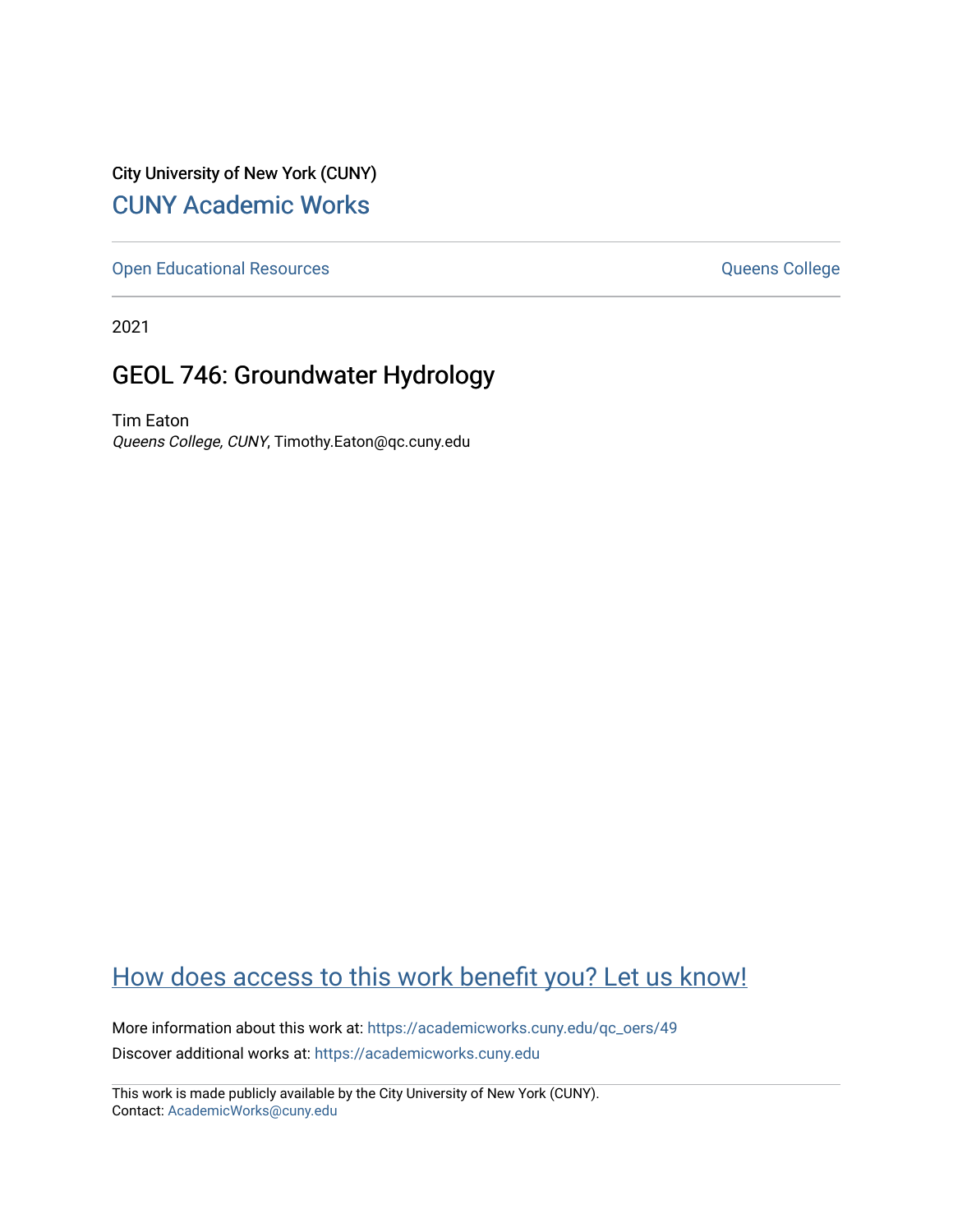# **Geol746 Groundwater Hydrology, 28362 School of Earth and Environmental Science Fall 2021 – in-person TTh 5 – 6:15 pm SB E231**

### Instructor Information

Dr. Timothy T. Eaton - **[Timothy.Eaton@qc.cuny.edu.](mailto:Timothy.Eaton@qc.cuny.edu)** Please email me from your college email account - I try to answer emails as soon as possible during the business day (before 5 pm). However, responses to evening and weekend emails will generally be the next business day.

**Phone:** 718-997-3327 (leave message or better to use email to contact me)

**Office hour:** immediately before class: 4 pm on Tuesdays, or by appointment

### Books, materials, tools, and accounts

**Text:** This is a **zero-cost textbook** course, but required readings are assigned from texts available online and to be provided on Blackboard. See course schedule below and available texts at The Groundwater Project at <https://gw-project.org/books/>

**Required tools and accounts:** I will be using Blackboard mainly to keep track of your grades in this class. As grad students, you should be familiar with Blackboard, but for help, check out the Bb support page, email Helpdesk@qc.cuny.edu, or call the Student Support Hotline (718-997-3000). Make sure you have *a QC email as your email address in Bb* so I can contact you!

# Course Description and Information

**Course Description:** This is an upper-level graduate course in quantitative hydrology. We will cover physical principles of groundwater flow, Darcy's law, flow equations, flow nets, pumping tests, methods of groundwater investigation, groundwater geology. Numerical calculations and problems will be emphasized. Case histories are presented that describe different types of groundwater systems. You are expected to have some background in geology and quantitative methods, notably physics, and ideally calculus principles.

**Goals and Objectives:** My goals for this course and objectives for you are to :

1. Provide the theoretical background in groundwater hydrology for research and professional development relevant to working in New York City.

2. Master principles of groundwater flow, Darcy's law, flow equations, flow nets, pumping tests, methods of groundwater investigation, groundwater geology.

- 3. Demonstrate skill with solving problems involving case histories of different types of groundwater systems.
- 4. Successfully complete homework and exam questions involving principles of groundwater hydrology
- 5. Analyze hydrogeology using equations and software for specific scenarios and settings presented in class

# **Grading**

I use a point system (500 pts total) to assess grades with a percentage distribution as follows:

| <b>Course component</b>           | <b>Total Grade points and percentage</b> |
|-----------------------------------|------------------------------------------|
| <b>Final Exam</b>                 | 150 pts (30%)                            |
| Midterm Exam                      | 150 pts (30%)                            |
| Biweekly homeworks (5)            | 30 each, total 150 pts (30%)             |
| Exercises and class participation | 50 pts (10%)                             |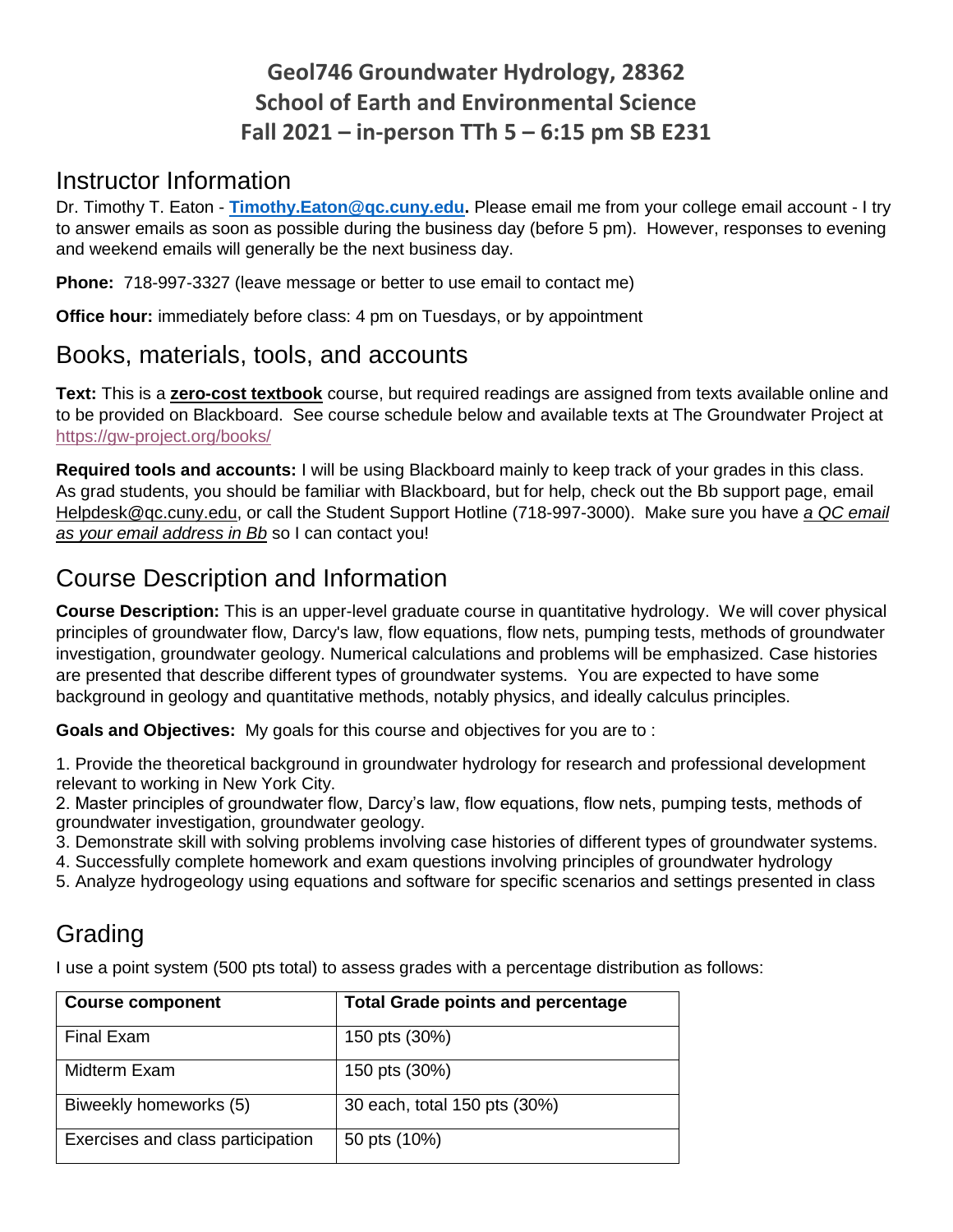# Class Schedule

This schedule is subject to change. Students will be notified in writing of such changes.

For the most up to date information and activities, always refer to this document and the course site on Blackboard.

| Date                               | Theme/Topic                                                                            | <b>Readings (sections incl.)</b>                             | <b>Assignments</b><br>due                    |
|------------------------------------|----------------------------------------------------------------------------------------|--------------------------------------------------------------|----------------------------------------------|
| Week 1:<br>Aug 26 only             | Intro. to groundwater:<br>online class orientation                                     | Poeter+ Sec 1-3                                              | <b>Start on</b><br>reading for<br>next week! |
| Week 2:<br>Aug 31 - Sep 2          | Groundwater<br>landscapes/issues, Intro<br>to hydraulic head                           | Poeter+ Sec 4-4.2;<br>CohenCherry 1-2,<br>WoessPoeter 1-2    |                                              |
| Week 3:<br>Sep $7 -$ Sep 9         | <b>NO CLASS TUES</b><br>Aquifers, head<br>gradients, porosity                          | Poeter+ Sec 4.3-5<br>WoessPoeter 3<br>CohenCherry 4          |                                              |
| Week 4:<br>Sep 14 – Sep 16         | Mathematics of Darcy's<br>Law and head gradients<br><b>NO CLASS THURS</b>              | Poeter+6<br>CohenCherry 5<br>WoessPoeter 4                   | HW1 due                                      |
| Week 5:<br>Sep 21 - Sep 23         | Hydraulic conductivity<br>and aquifer types,<br>Transmissivity and<br>storage concepts | WoessPoeter 5,6                                              |                                              |
| Week 6:<br>Sep 28 - Sep 30         | Equations of<br>groundwater flow,<br>boundary conditions                               | WoessPoeter 7-7.4                                            | HW2 due                                      |
| Week 7:<br>Oct $5 - Oct$ 7         | Review, Well boundaries<br><b>MIDTERM THURS</b>                                        |                                                              |                                              |
| Week 8:<br>Oct 13 - Oct 14         | Well hydraulics:<br>pumping and slug test<br>analysis                                  | Heath: Basic GW<br><b>Hydrology USGS</b><br>WSP2222 pp.34-51 |                                              |
| Week 9:<br>Oct 19 - Oct 21         | Ground water resource<br>dev't, sustainability                                         | KonikBrede 1-3                                               |                                              |
| <b>Week 10:</b><br>Oct 26 – Oct 28 | Groundwater storage<br>depletion                                                       | KonikBrede 4-5<br>Poeter+8                                   |                                              |
| <b>Week 11:</b><br>Nov $2 -$ Nov 4 | Interpreting<br>groundwater flow:<br>examples                                          | WoessPoeter 8                                                | HW3 due                                      |
| <b>Week 12:</b><br>Nov 9 - Nov 11  | Groundwater<br>quality/governance:<br>global and local                                 | Poeter+7,9                                                   |                                              |
| <b>Week 13:</b><br>Nov 16 - Nov 18 | Wellhead protection<br>and contaminant<br>transport                                    | PFAS/dioxane/nitrate                                         | HW4 due                                      |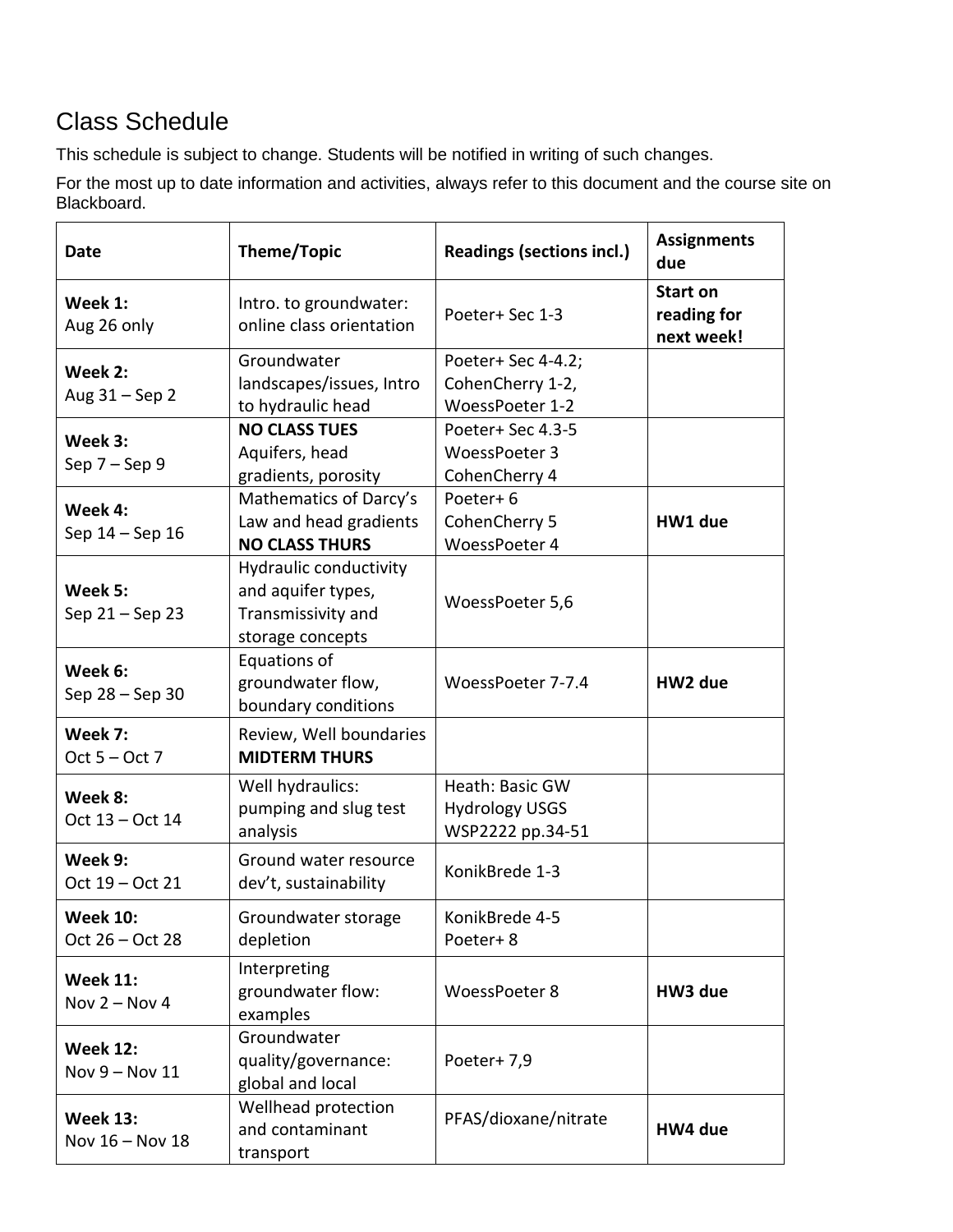| <b>Week 14:</b><br>Nov 23 only      | Catchup. Happy T-giving                                   |                                             |               |
|-------------------------------------|-----------------------------------------------------------|---------------------------------------------|---------------|
| <b>Week 15:</b><br>Nov $30 - Dec 2$ | <b>Quantitative GW flow:</b><br>methods and<br>frameworks | WoessPoeter 7.5                             | <b>VisAEM</b> |
| <b>Week 16:</b><br>Dec $7 - Dec 9$  | Intro to GW modeling                                      | Reilly: Model Guidel.<br>Bear-Cheng or Luka | HW5 due       |
|                                     | <b>Final Exam TBA</b>                                     |                                             |               |

# General grading rubric

This rubric will be used to quantitatively grade class homework, test problems and other assignments. Questions involve calculations and conceptual explanations.

| <b>Criteria</b>                                                            | Meets criteria (>85% of<br>points)                                                                                                                                                                                                                                                      | Approaches criteria (70-85%<br>of points)                                                                                                                                                                                                                                 | Below criteria (<70% of<br>points)                                                                                                                                                                                                                                             |
|----------------------------------------------------------------------------|-----------------------------------------------------------------------------------------------------------------------------------------------------------------------------------------------------------------------------------------------------------------------------------------|---------------------------------------------------------------------------------------------------------------------------------------------------------------------------------------------------------------------------------------------------------------------------|--------------------------------------------------------------------------------------------------------------------------------------------------------------------------------------------------------------------------------------------------------------------------------|
| Interpretation and<br>representation of data<br>and results                | Clearly presents or converts<br>data into mathematical or<br>graphical form that enables<br>inferences and standard<br>methods to be used                                                                                                                                               | Competent selection of<br>analysis or graphical method,<br>with some errors in<br>execution. Some mistakes in<br>unit conversion, partially<br>affecting results.                                                                                                         | Incorrect selection of<br>equation or graphical<br>method to analyze data. Or<br>major mistakes in<br>conversion of units,<br>undermining results.                                                                                                                             |
| <b>Calculation, application</b><br>and analysis of data                    | Appropriate analyses<br>selected and completed<br>skillfully. Calculations<br>correct and clearly<br>presented to support<br>interpretations. Use of<br>scientific notation and<br>significant figures.                                                                                 | Successful completion of<br>analyses with some errors or<br>omissions affecting accuracy<br>of results. Inconsistent use<br>of scientific notation and<br>significant figures.                                                                                            | Analyses flawed because of<br>incorrect methods, major<br>errors, omissions or lack of<br>understanding. Completed<br>only a portion of<br>calculations needed to<br>solve problem                                                                                             |
| <b>Assumptions</b> made and<br>explanation/<br>communication of<br>results | Compelling explanation, in<br>student's own words, of<br>concepts and analysis<br>leading to logical<br>conclusions. Awareness of<br>simplifications needed for<br>analysis as well as<br>limitations. Effective verbal<br>presentation of results<br>based on quantitative<br>analyses | Workmanlike, or reference-<br>text-based explanation of<br>concepts or results with<br>limited support by<br>mathematical analysis. Some<br>acknowledgement of<br>limitations or simplifications<br>used. Explanations lacking<br>adequate detail or clear<br>expression. | Verbal presentation shows<br>lack of understanding or has<br>been taken from published<br>sources. Doesn't use<br>quantitative analysis,<br>inadequate connection to,<br>or incorrect explanation of<br>results. No awareness of<br>assumptions or limitations<br>of analysis. |